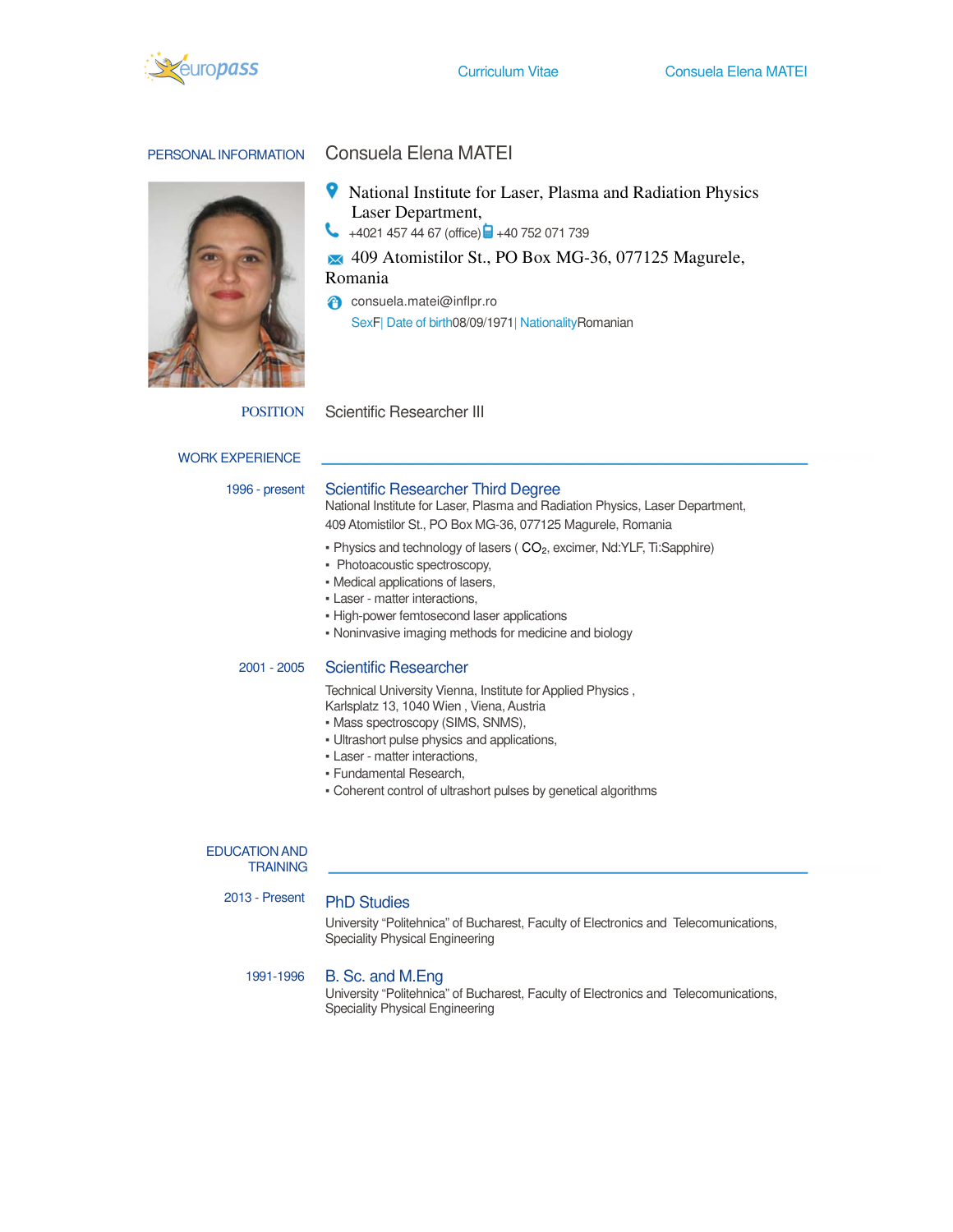

| 7-11 Aug. 2017         | 9th International Summer School "New Frontiers in Optical<br>Technologies, |
|------------------------|----------------------------------------------------------------------------|
|                        | Tampere, Finland                                                           |
| 21-26 Aug. 2016        | ELI & HILASE Summer School ELISS 2016                                      |
|                        | Dolní Břežany, Czech Republic                                              |
| 21-25 Sept. 2015       | <b>ELI-NP Summer School,</b>                                               |
|                        | Magurele-Bucharest, Romania                                                |
| 10-14 Aug. 2015        | 8th International Summer School "New Frontiers in Optical                  |
|                        | Technologies,                                                              |
|                        | Tampere, Finland                                                           |
| 12-22 Jul. 2015        | 56th Course 'Atoms and Plasmas in Super-Intense Laser Fields,              |
|                        | Erice, Sicily, Italy                                                       |
| 29 June $-4$ July 2015 | Advanced Study School on Imaging for Medical Applications (SSIMA),         |
|                        | Sinaia, Romania                                                            |
| 18 May -12 June 2015   | Control of Ultrafast Quantum Phenomena,                                    |
|                        | NORDITA, Stockholm, Sweden                                                 |
| 2-20 Feb. 2015         | Light: a Bridge between Earth and Space: Winter College on Optics,         |
|                        | <b>ICTP, Trieste, Italy</b>                                                |
| 29 Nov - 12 Dec. 2009  | UltraShort and Intense Laser Technology and Metrology – USIL,              |
|                        | Bordeaux, France                                                           |

# PERSONAL

| Other language(s) | <b>UNDERSTANDING</b> |                | <b>SPEAKING</b> |                                      | <b>WRITING</b> |
|-------------------|----------------------|----------------|-----------------|--------------------------------------|----------------|
|                   | Listening            | Reading        |                 | Spoken interaction Spoken production |                |
| English           | C <sub>2</sub>       | C <sub>2</sub> | C2              | C <sub>2</sub>                       | C <sub>2</sub> |
| French            | C <sub>2</sub>       | C <sub>2</sub> | C <sub>1</sub>  | C <sub>1</sub>                       | C <sub>1</sub> |
| German            | C <sub>1</sub>       | C <sub>1</sub> | B <sub>2</sub>  | <b>B2</b>                            | <b>B2</b>      |

Communication skills Improved communication skills gained through my experience as researcher, presenting oral lectures, working with students and attending professional tutorials communicationoriented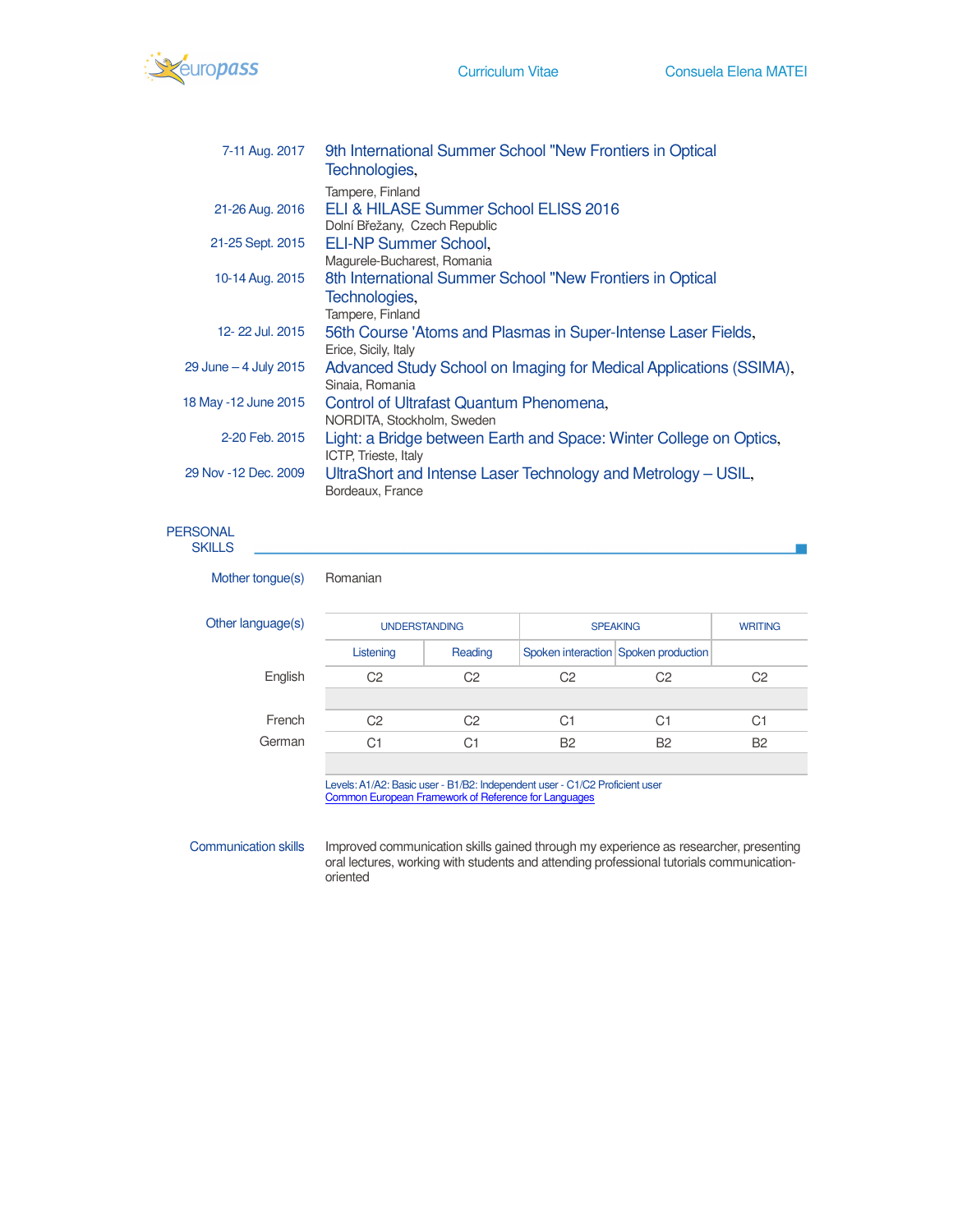

 $\mathbf{r}$ 

| Organisational / managerial<br><b>skills</b> | - Good organisational / managerial skills proved in the financial and technical<br>implementation of 15 scientific projects, as well in the organization of 4 scientific<br>conferences:                                                                                                                                                                                                                                                                                                                           |               |                     |               |                    |
|----------------------------------------------|--------------------------------------------------------------------------------------------------------------------------------------------------------------------------------------------------------------------------------------------------------------------------------------------------------------------------------------------------------------------------------------------------------------------------------------------------------------------------------------------------------------------|---------------|---------------------|---------------|--------------------|
|                                              | "Advanced Laser Technologies ALT'06", 8-12 Sept. 2006, Brasov, Romania,<br>$\bullet$                                                                                                                                                                                                                                                                                                                                                                                                                               |               |                     |               |                    |
|                                              | "Light at Extreme Intensities LEI 2009", Brașov, Romania, 16-21 October 2009)<br>$\bullet$                                                                                                                                                                                                                                                                                                                                                                                                                         |               |                     |               |                    |
|                                              | "International Conference on Ultra Intense Lasers ICUIL 2012", Mamaia,<br>$\bullet$                                                                                                                                                                                                                                                                                                                                                                                                                                |               |                     |               |                    |
|                                              | Romania, 16-21 September 2012.<br>2-nd International Conference of the Romanian Society of Hadrontherapy, 25-<br>$\bullet$<br>28 February 2016                                                                                                                                                                                                                                                                                                                                                                     |               |                     |               |                    |
|                                              |                                                                                                                                                                                                                                                                                                                                                                                                                                                                                                                    |               |                     |               |                    |
| Job-related skills                           | - High capacity of analysis and synthesis of scientific data<br>- Experience in writing scientific papers and proposals for research projects under RO<br>and EU regulations<br>- Experience in developing laboratory setups (optical, electrical, computer controlled a.o.)<br>- Experience with financial aspects related to the implementation of specific research<br>projects<br>- Ability to work both independently or in a mixed team of specialists<br>- Ability to mentor students and young researchers |               |                     |               |                    |
| Digital competence                           | SELF-ASSESSMENT                                                                                                                                                                                                                                                                                                                                                                                                                                                                                                    |               |                     |               |                    |
|                                              | Information<br>processing                                                                                                                                                                                                                                                                                                                                                                                                                                                                                          | Communication | Content<br>creation | <b>Safety</b> | Problem<br>solving |
|                                              | Proficient                                                                                                                                                                                                                                                                                                                                                                                                                                                                                                         | Proficient    | Proficient          | Proficient    | Proficient         |

Levels: Basic user - Independent user - Proficient user Digital competences - Self-assessment grid

Scientifical and engineering programming in FORTRAN , Mathematica, TestPOINT and LabVIEW.

| <b>ADDITIONAL</b><br><b>INFORMATION</b> |                                                                                                                                          |
|-----------------------------------------|------------------------------------------------------------------------------------------------------------------------------------------|
| <b>Publications</b>                     | • 25 ISI papers                                                                                                                          |
| <b>Presentations</b>                    | - over 80 communications at national and international conferences (8 invited lectures in<br>co-authorship, oral presentations, posters) |
| <b>Citations</b>                        | • 249 (without self-citation)                                                                                                            |
| Honours and awards                      | - Best Poster Award at International Conference "Advanced Laser Technologies –                                                           |
|                                         | ALT'06", 8-12 Sept. 2006, Brasov, Romania                                                                                                |
|                                         | □ SPIE Award for Second Place Student Presentation at 11th International Conference                                                      |
|                                         | "Micro- to Nano-Photonics IV- ROMOPTO 2015", 1-4 Sept.2015, Bucharest.Romania                                                            |